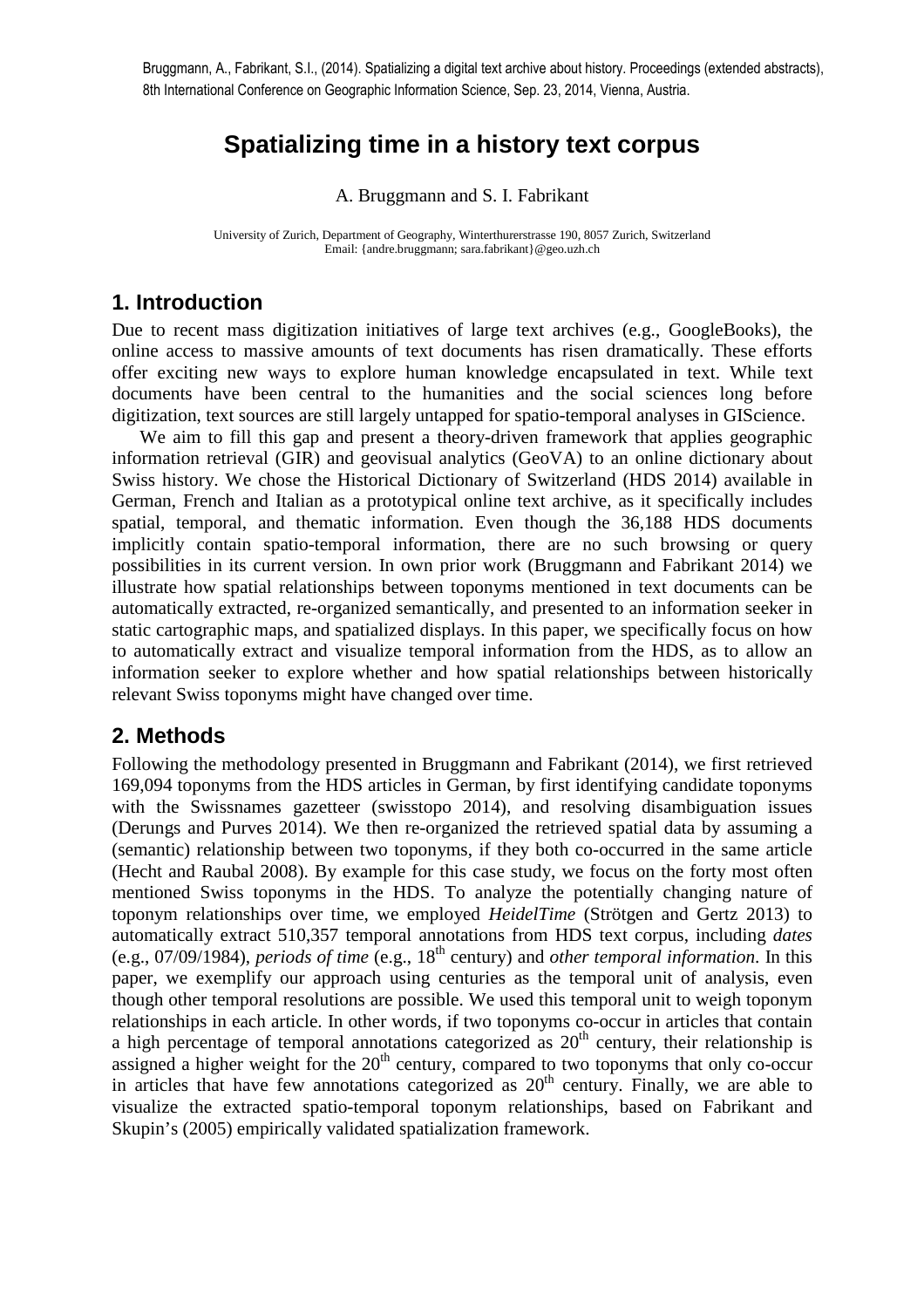#### **3. Results and Discussion**

We depict the extracted toponym relationships covering the last three centuries as a series of spatialized networks in Figure 1, where toponyms with stronger relationships are placed closer to one another on the network than those with weaker relationships. We constructed the network displays for each century separately, using the GEM layout algorithm to avoid edge crossings, and by applying the minimum spanning tree (MST) pathfinder algorithm available in the Network Workbench (NWB Team 2006) to visualize only the structurally most important relationships. Line width represents the strength of toponym relationships in the network. Toponym importance was calculated by summing all weighted relationships with all other toponyms in the network. Varying node sizes shows this: the larger the node, the higher the toponym importance in the network. We also ran the Blondel et al. (2008) community detection algorithm to investigate whether extracted toponym relationships might form node clusters that are more densely connected within the group, than with the rest of the network, and to identify whether these clusters might change over time. We visualized toponym clusters with differently colored nodes in Figure 1. Similarly, we depicted this information on a map of Switzerland, with the twenty most frequently occurring toponyms labeled for reference.

Focusing on the two most central nodes in the networks shown in Figure 1, i.e., *Zürich* (the financial capital) and *Bern* (the political capital), one can detect the steady increase of *Zürich*'s degree (i.e., the number of connected nodes) over time compared to *Bern*'s. While the degree for *Zürich* (14) and *Bern* (13) is about the same in the 19<sup>th</sup> century, *Zürich*'s degree rises to 15 nodes in the 21<sup>st</sup> century, compared to *Bern*'s, which drops to only eight. Hence *Zürich*'s well established importance as Switzerland's major economic hub today can be traced back with our semantic analysis of the HDS articles. Figure 1 shows that *Zürich*'s degree accelerated in the  $20<sup>th</sup>$  and at the beginning of the  $21<sup>st</sup>$  century.

Strikingly, Tobler's (1970) first law of geography ("Everything is related to everything else, but near things are more related than distant things") is also evident. The colored toponym nodes form contiguous spatial clusters in the maps in each time slice. The relationship dynamics of the blue and green clusters is interesting. The green toponym cluster *Sub North & West* appears in the 20<sup>th</sup> century as a sub-cluster of the blue colored *North & West* toponym cluster. One possible reason for this could be due to the separatist movements in the western parts of this region after WW II, resulting in the creation of the new Canton of *Jura* (located northwest of the city node labeled *Solothurn*) in 1979.

The central nodes Zürich and *Bern* are no longer located in the same cluster in the 21<sup>st</sup> century. *Zürich* now emerges as the center hub city for the eastern half of Switzerland, and *Bern* for the western half, respectively. The prior distinct toponym cluster in the Italian speaking region south of the Alps (i.e., *Lugano*, *Locarno*, *Bellinzona*) merges with the German speaking blue toponym cluster in the  $21<sup>st</sup>$  century. One important reason for this, also connected to the rise of *Zürich*'s economic importance, may be the opening of the Gotthard road tunnel in 1980 which connects Southern Switzerland with its northern parts. The network visualizations provide another lens to view the hierarchical toponym relationship structure of over time, for example, by showing *Zürich*'s rising connectivity in the course of time, and also by detailing toponym hierarchies in hub nodes and peripheral nodes.

These encouraging results already illustrate how semantic analyses of space and time concepts extracted automatically from text documents in combination with geovisual analytics approaches can prove useful to assess the dynamics of spatial structure in a history text corpus over time.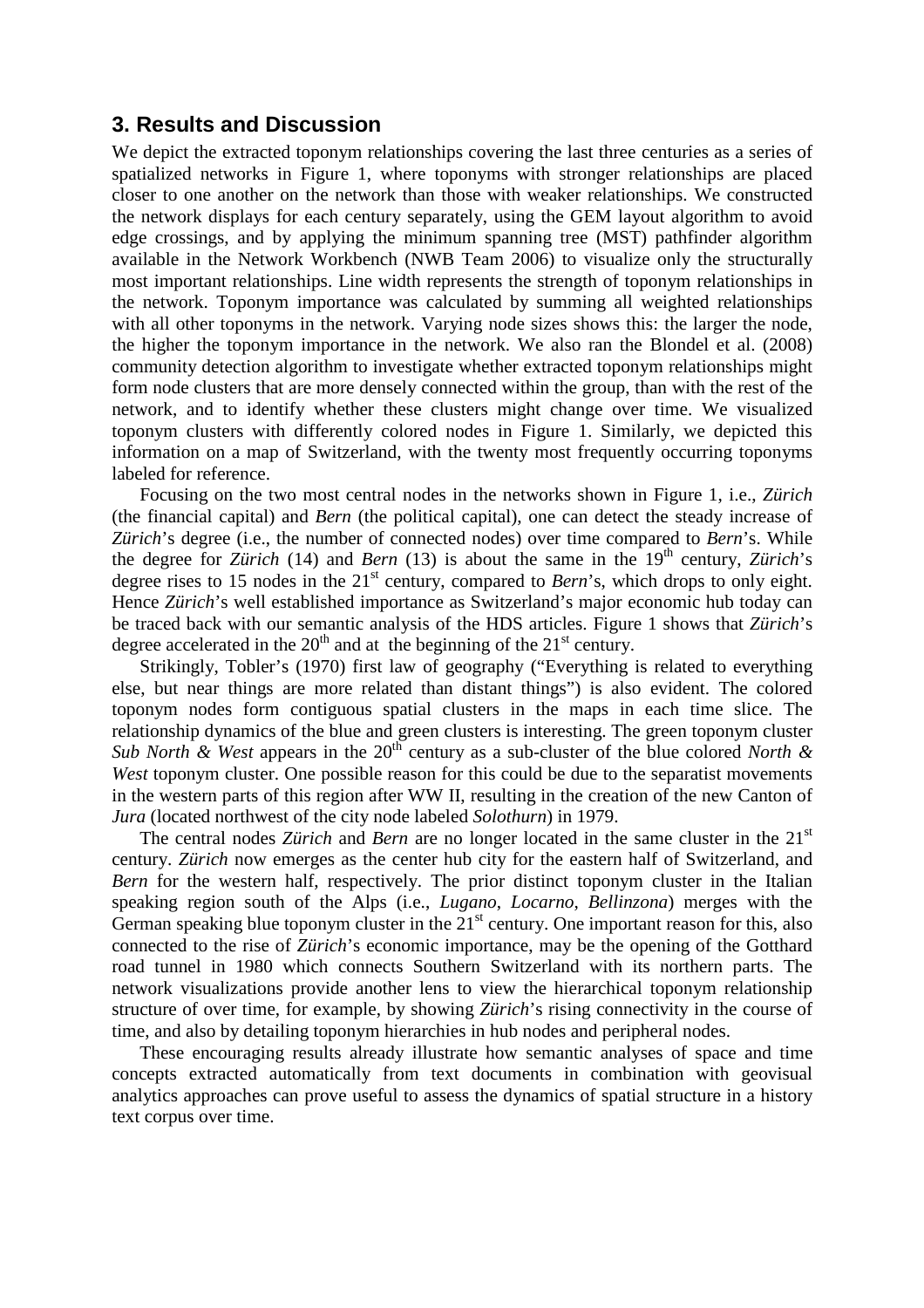

**Disentis** 

Figure 1: Toponym relationships from the  $19<sup>th</sup>$  to the  $21<sup>st</sup>$  century (map data source: swisstopo 2014).